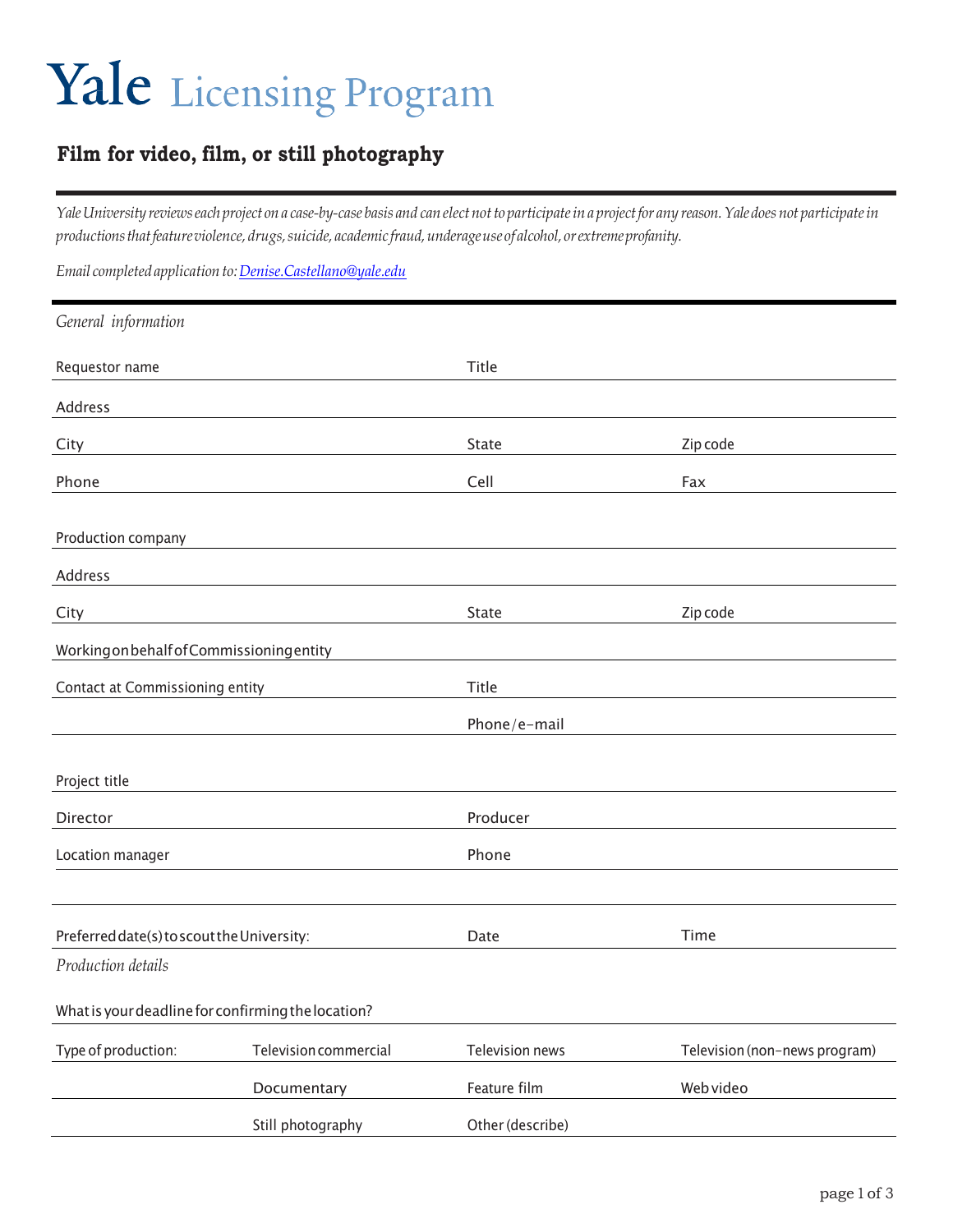| Production details, cont.                                                                      |                                                                       |                                                                                                                  |  |  |
|------------------------------------------------------------------------------------------------|-----------------------------------------------------------------------|------------------------------------------------------------------------------------------------------------------|--|--|
| Broadcast/release date                                                                         |                                                                       | Where will this be broadcast?                                                                                    |  |  |
| Please specify the nature of and context in which the images will be used<br>Photography only: |                                                                       |                                                                                                                  |  |  |
|                                                                                                |                                                                       |                                                                                                                  |  |  |
|                                                                                                |                                                                       |                                                                                                                  |  |  |
|                                                                                                | For how long will the images be used?                                 |                                                                                                                  |  |  |
|                                                                                                | Expected start date of occupancy, including pre-production            |                                                                                                                  |  |  |
| Expected completion date of occupancy, filming                                                 |                                                                       |                                                                                                                  |  |  |
|                                                                                                | Location interests (filming of dormitory interiors is not permitted): |                                                                                                                  |  |  |
| 1.                                                                                             |                                                                       |                                                                                                                  |  |  |
| 2.                                                                                             |                                                                       |                                                                                                                  |  |  |
| 3.                                                                                             |                                                                       |                                                                                                                  |  |  |
| 4.                                                                                             |                                                                       |                                                                                                                  |  |  |
| 5.                                                                                             |                                                                       |                                                                                                                  |  |  |
| Will students be filmed?                                                                       |                                                                       | If yes, confirm that release forms will be provided by requestor                                                 |  |  |
|                                                                                                |                                                                       |                                                                                                                  |  |  |
| How many filming hours per day are anticipated?                                                |                                                                       |                                                                                                                  |  |  |
| How many crew members will be on site?                                                         |                                                                       |                                                                                                                  |  |  |
| How many cast members will be on site?                                                         |                                                                       |                                                                                                                  |  |  |
| Production vehicles:<br>Motor homes:                                                           | Number<br>Number                                                      | <b>Type</b>                                                                                                      |  |  |
| Crew meal arrangements                                                                         |                                                                       |                                                                                                                  |  |  |
|                                                                                                |                                                                       |                                                                                                                  |  |  |
|                                                                                                |                                                                       |                                                                                                                  |  |  |
| Will you require a makeup or dressing room?                                                    |                                                                       | and the control of the control of the control of the control of the control of the control of the control of the |  |  |
| Will you require a generator?                                                                  |                                                                       |                                                                                                                  |  |  |
| Has the production been rated?                                                                 |                                                                       | If yes, what is the rating?                                                                                      |  |  |
| Will the university be identified as Yale?                                                     |                                                                       |                                                                                                                  |  |  |
| How will the university be portrayed?                                                          |                                                                       |                                                                                                                  |  |  |